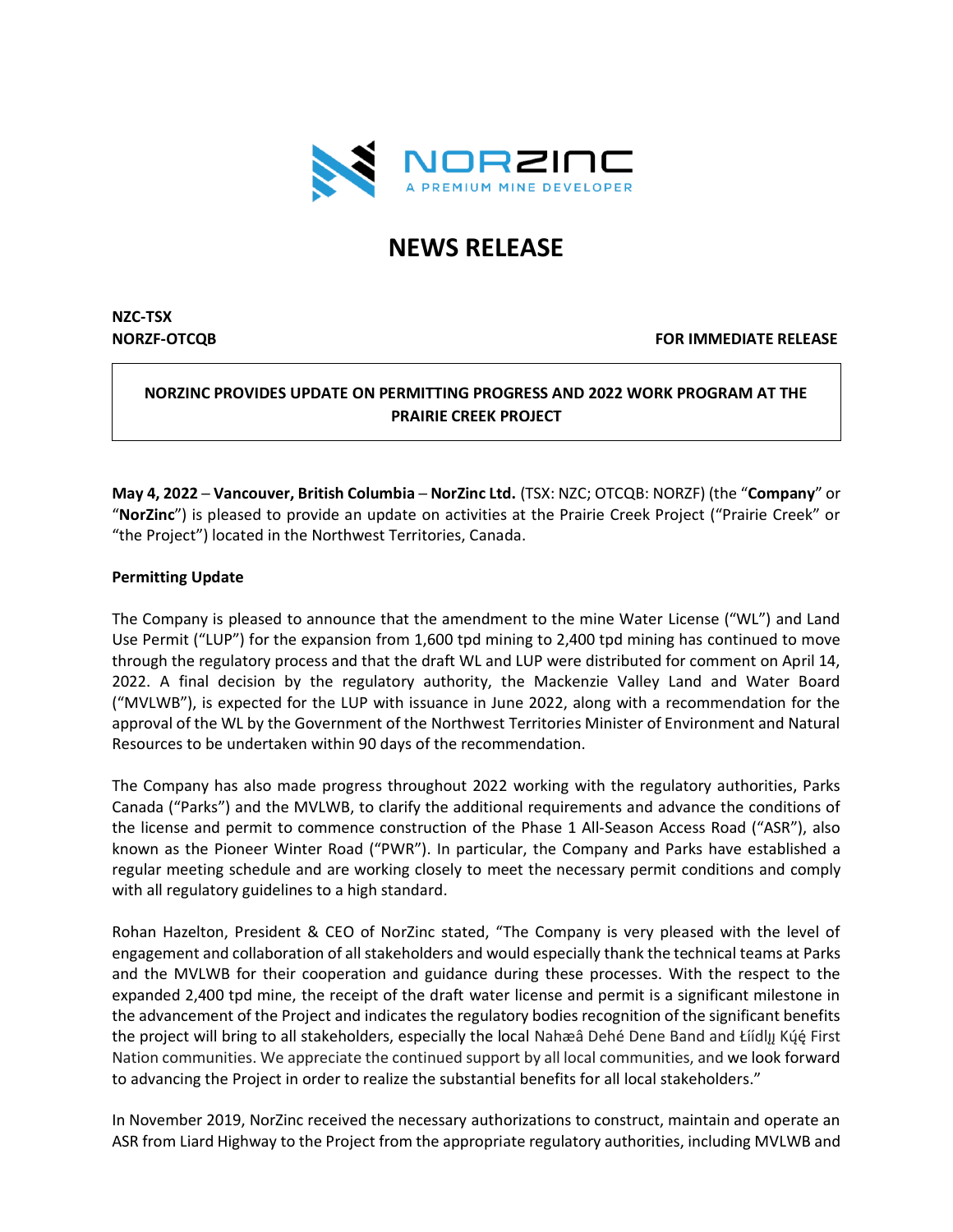Parks. Specifically, the authorizations received were the WLs and LUPs for the ASR. Conditions of the WLs and LUPs for the ASR include the completion, review and approval of various management plans ("MP") by the MVLWB and Parks.

The company has been focusing efforts on the completion of these MPs for the Phase 1 ASR and as of this date, the Company received final or conditional approvals on over 70% of the MPs and is expected to complete all Phase 1 MP approvals by mid-year. Based on the continuous progress and ongoing engagement with the regulatory authorities it is the Company's expectation that final management plans approvals will be received by Q3 2022. Based on this timeline, the Company plans to commence construction of the PWR in Q4 2022, when temperatures and conditions are suitable to start the required work. The PWR constitutes Phase 1 of the ASR which will be the first road access to the mine in over 40 years.

# **2022 Work Program**

NorZinc is planning to undertake a 5,300 metre surface exploration drill program within the 2022 summer season. The main purpose of this drill program is to further validate the geotechnical structural controls and refine the mining dilution volume estimates. Televiewer logging and analysis will be undertaken on the planned drill holes to provide additional data and improve certainty. Additional metallurgical sample collection and test work is also planned to increase the accuracy of the concentrate quality and recovery forecasts for years 1 to 5.

The drill program is estimated to take approximately 4.5 months, from June to October 2022. As usual, ongoing water treatment activities will be undertaken along with general camp support. All planned work programs are subject to financing.

An updated Feasibility Study ("FS") is planned to commence in the Q4 2022 and will incorporate the results of the summer drill and testing programs. It is anticipated that this FS will be issued in the mid-2023 and aligned with the necessary procurement commitments required to support the equipment and supplies which will be brought in on the Q1/Q2 2023 winter road.

Management is currently evaluating multiple near-term financing opportunities to fund the planned 2022 work program at Prairie Creek and the commencement of the FS and expects to update the market imminently on the progress.

## **About NorZinc**

NorZinc Ltd. is a premium mine developer specializing in high-grade zinc, silver and lead deposits. The Company has an experienced Management team and Board along with an established site infrastructure. NorZinc is currently developing the Prairie Creek Project, a project with a long mine-life and significant expansion potential. The project's primary metal is zinc, a Critical Mineral as defined by both Canada and the United States.

NorZinc is headquartered in Vancouver, BC and listed on the Toronto Stock Exchange under the symbol "NZC", in the United States on the OTCQB under the symbol "NORZF".

## **Contact Information**

Rohan Hazelton, President & CEO